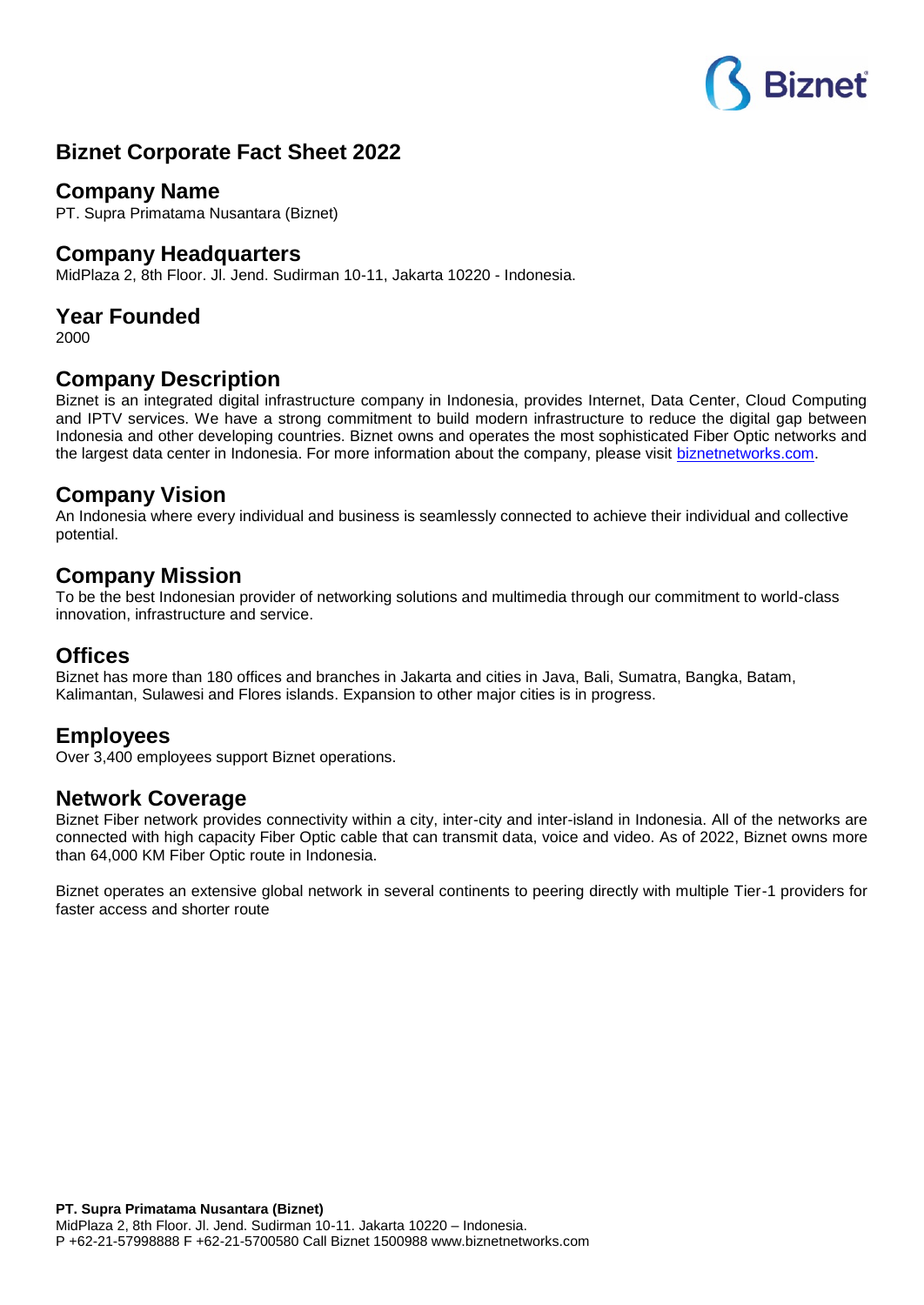

## **Biznet Fiber Java Bali**





**Biznet Fiber Java Bali** @ 2022 - 01 Biznet. All rights reserved.

## **Biznet Fiber Indonesia**